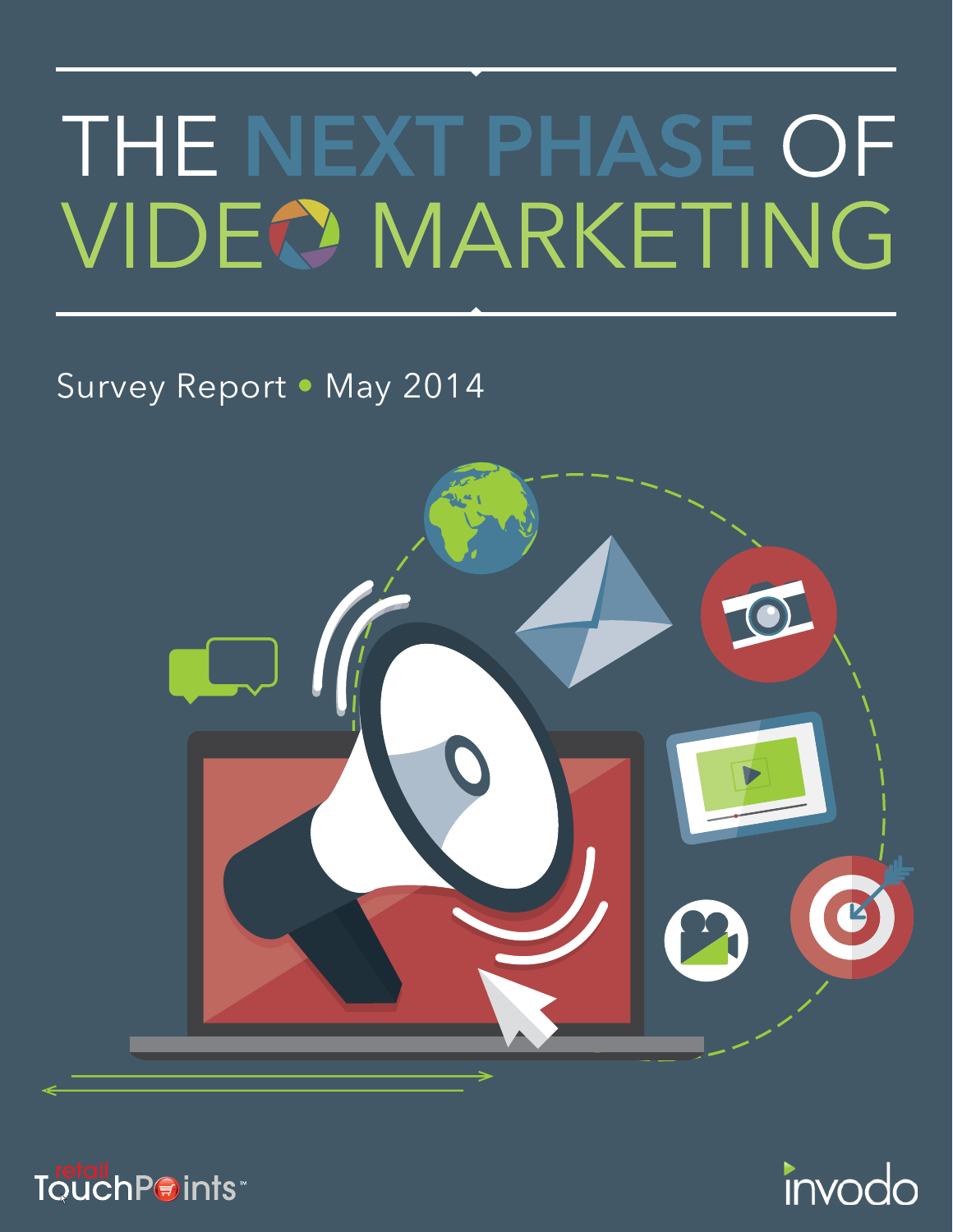# ABOUT THIS REPORT

Video is now an integral part of retailers' marketing plans. But are you getting the most out of your video strategy? Find out in this exclusive survey report, titled: *The Next Phase Of Video Marketing*. This inaugural report includes responses from 66 retail executives.

Some key topics addressed in the survey include:

- Goals advanced with video marketing;
- Video compared with other marketing tactics;
- The use of interactive video elements:
- Tapping social channels for video distribution; and
- Measuring the success of video marketing strategies.

Study respondents included a variety of retail and manufacturer executives who are employing a diverse number of videos.



#### My company currently has a video program in place.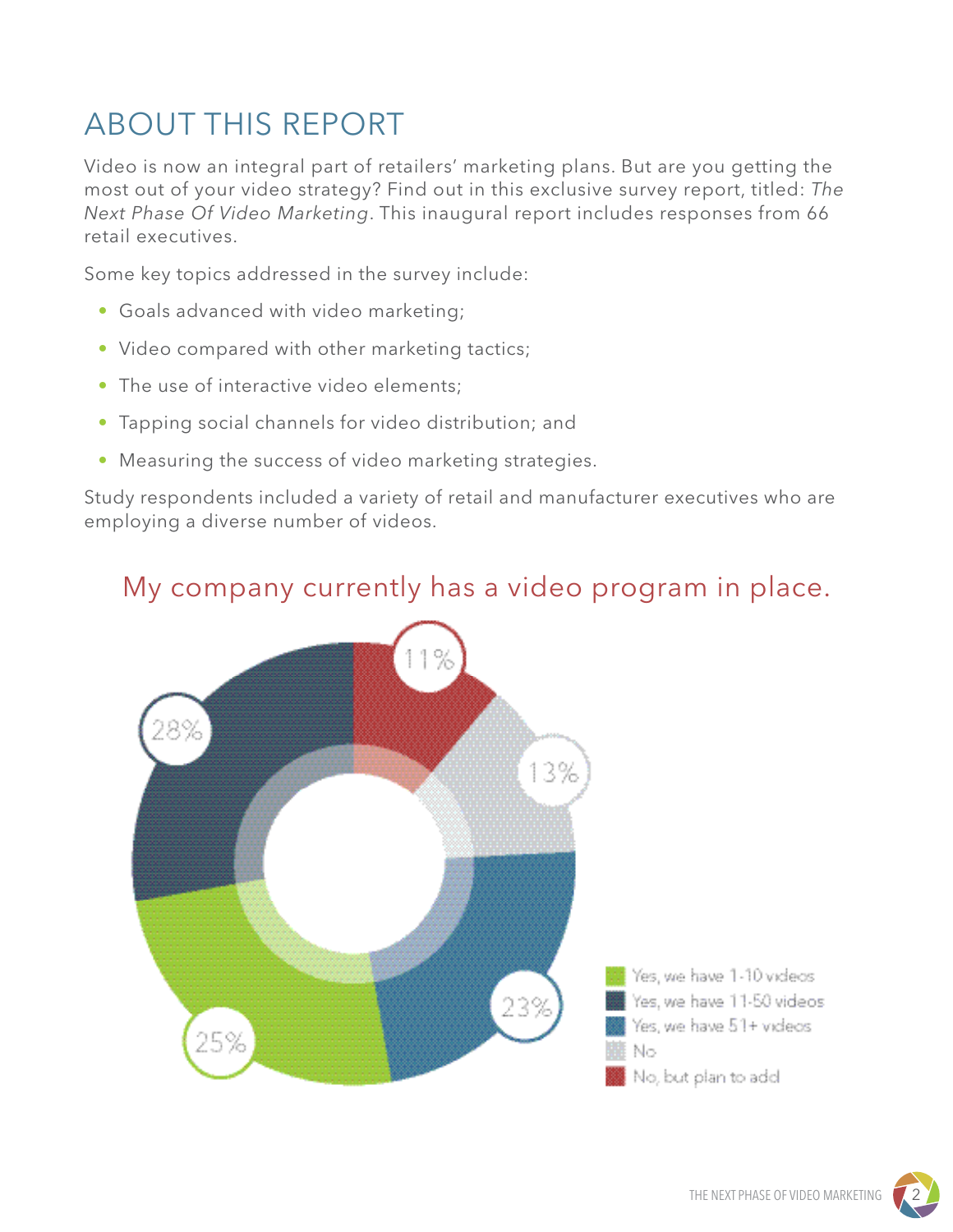*The Next Phase Of Video Marketing* report is designed to help retailers gauge their progress against peers and industry colleagues, as well as implement successful new strategies.

# TABLE OF CONTENTS

| About Retail TouchPoints  15 |  |
|------------------------------|--|



THE NEXT PHASE OF VIDEO MARKETI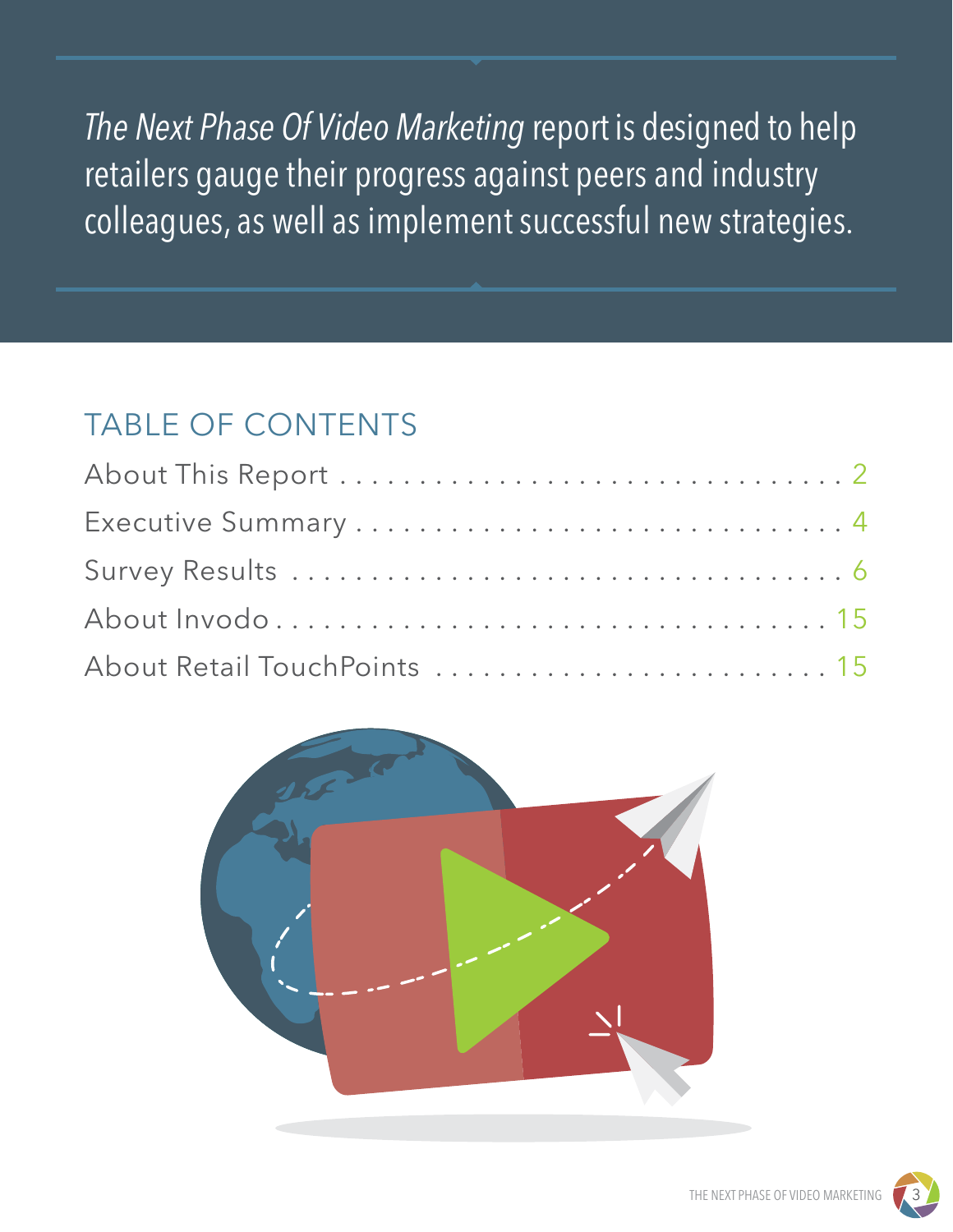### EXECUTIVE SUMMARY

Video is becoming an increasingly vital part of retail marketers' strategies. Across the board for the next three years, more than three quarters of retailers and manufacturers are planning to increase their video budgets.

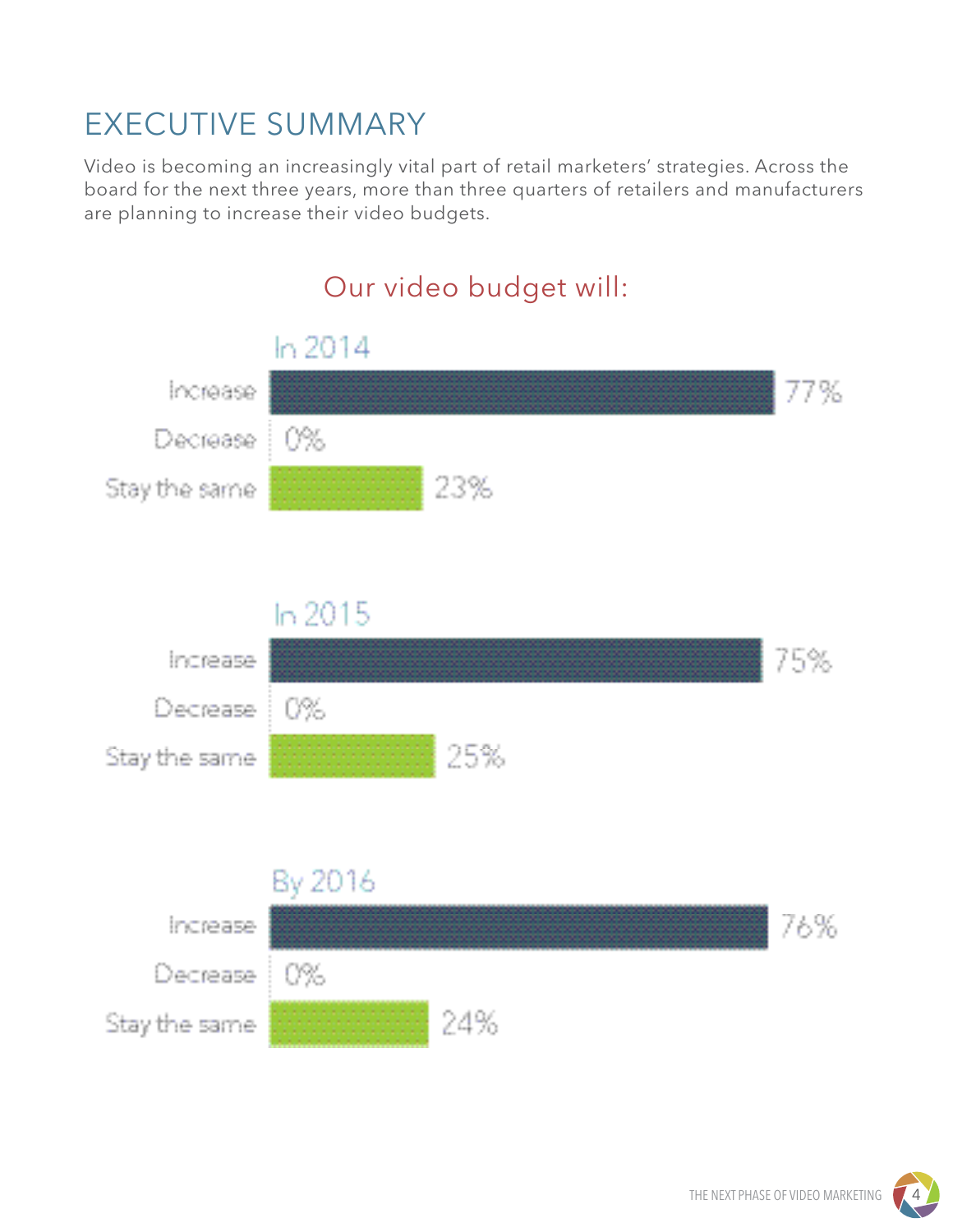The focus on video is now spread far and wide across organizations. While the Product Marketing Managers play the most vital role in planning and executing the video strategy (48.4%), the CMO and/or VP of Marketing is typically involved (42.9%) as well. Other key executives that take part in video planning are the VP of Merchandising (39.3%), the CEO (28.6%) and the CIO (17.9%).

#### The executives involved in planning and executing our video strategy include: *(Check all that apply)*



At *Retail TouchPoints*, we plan to continue to monitor and analyze the impact of video on retail marketing, as it continues to offer new ways for retailers to interact with consumers. We hope this report helps you and your organization improve your position and strategies within the retail marketplace.

Debbie Hauss

Debbie Hauss Editor-in-Chief Retail TouchPoints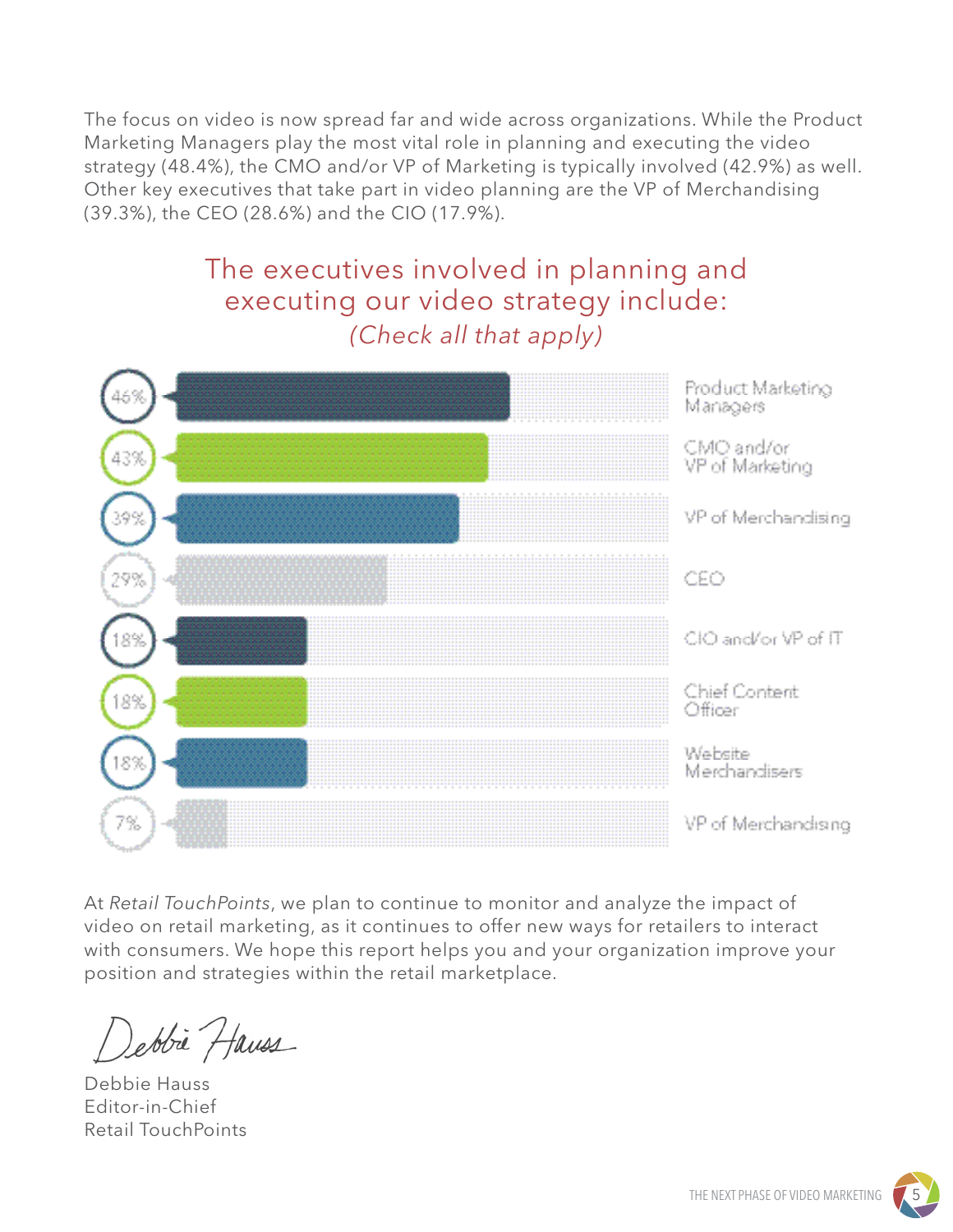Sales (54.9%) and Customer Engagement (51.5%) are by far the most important priorities for retail executives' video marketing strategies.

#### We use video to advance the following goals. *(Respondents chose 1 or 2 out of 9)*

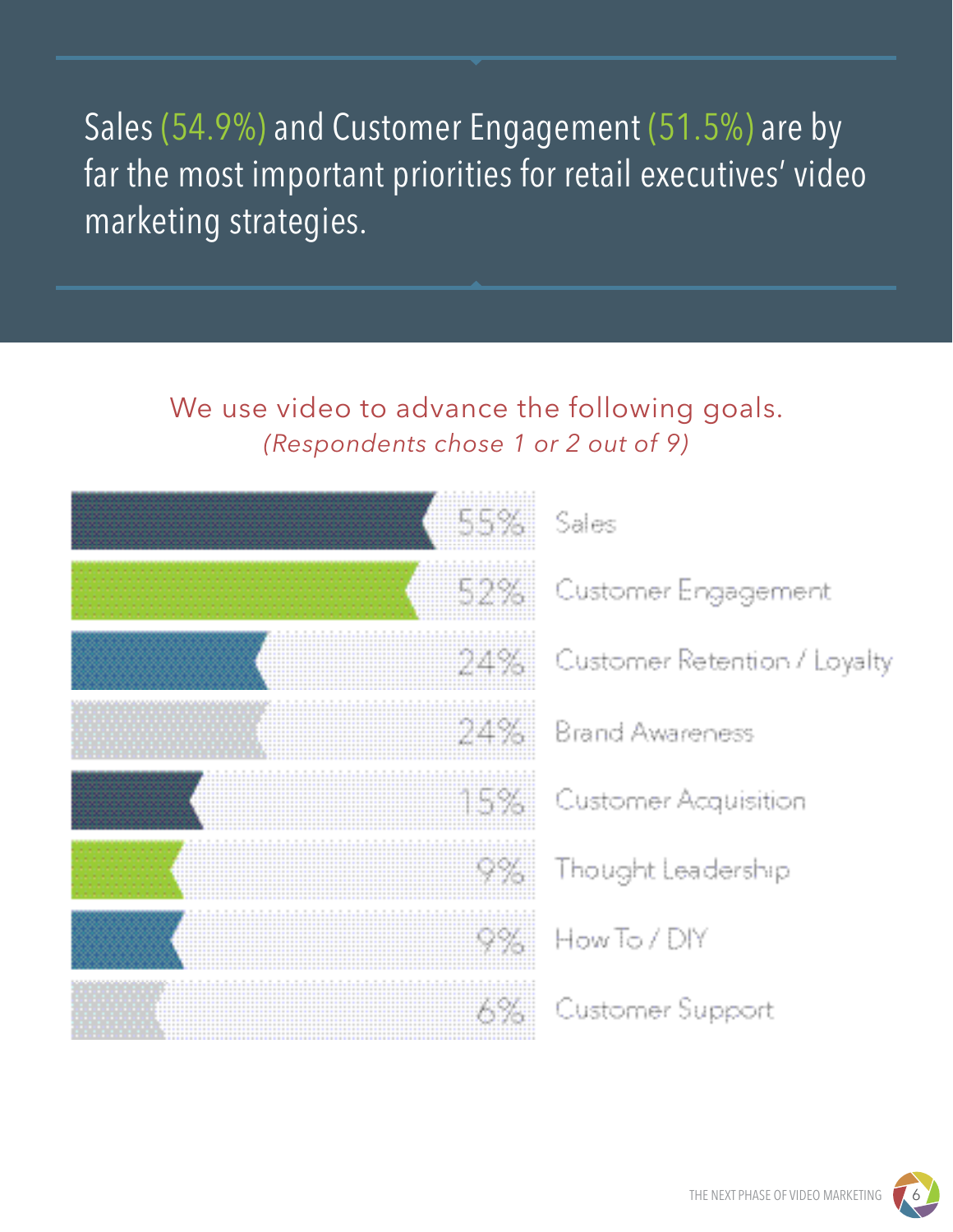Social Media (56.4%) and Email Marketing (50.9%) top the list of retail executives' marketing priorities, but Video comes in 3rd (46.9%).

How does video rank in priority as compared to these other marketing tactics?

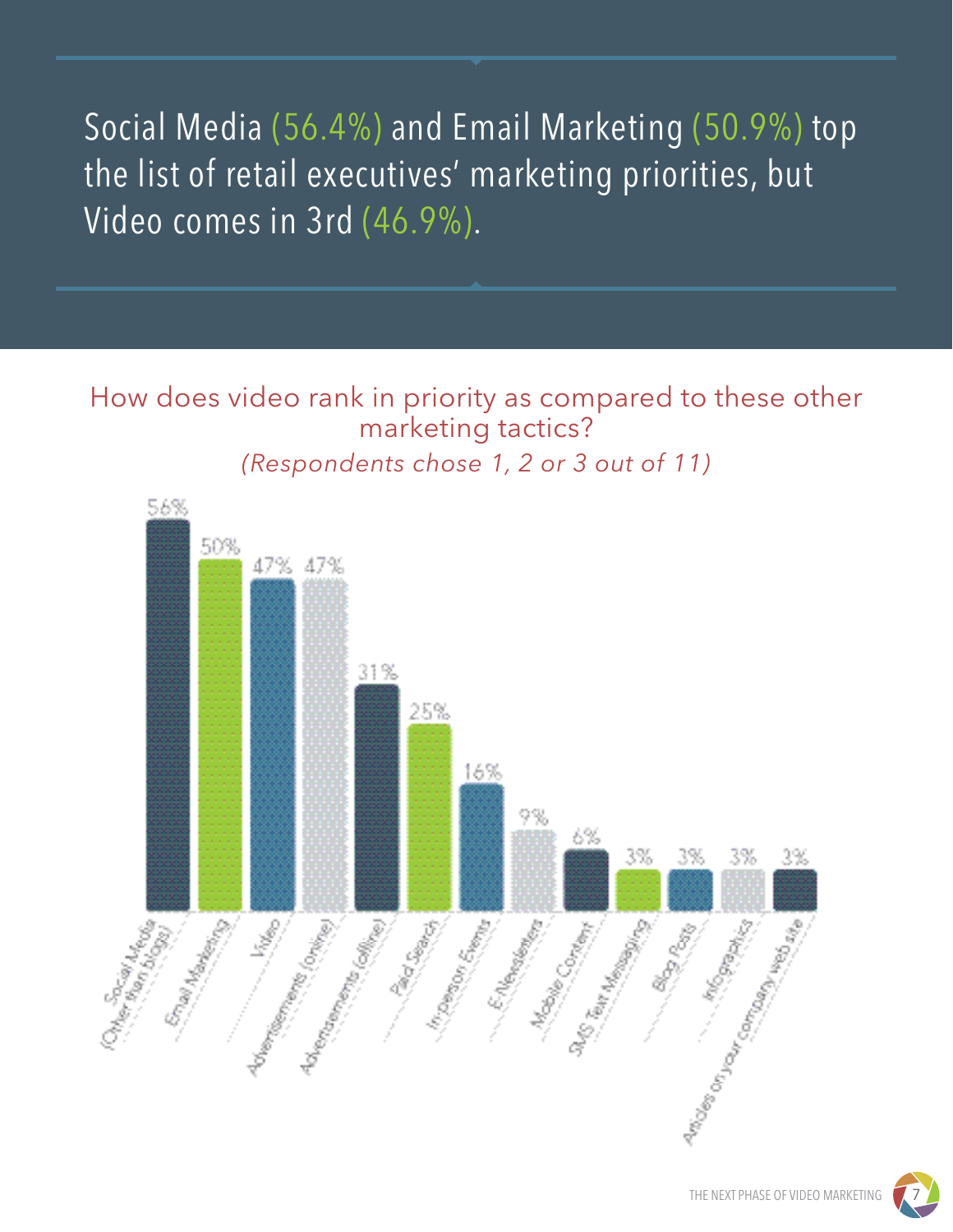Retail executives use video for a number of different strategies, including Promotion (61.3%) and Social Engagement (61.3%).

#### We use video for the following strategies.

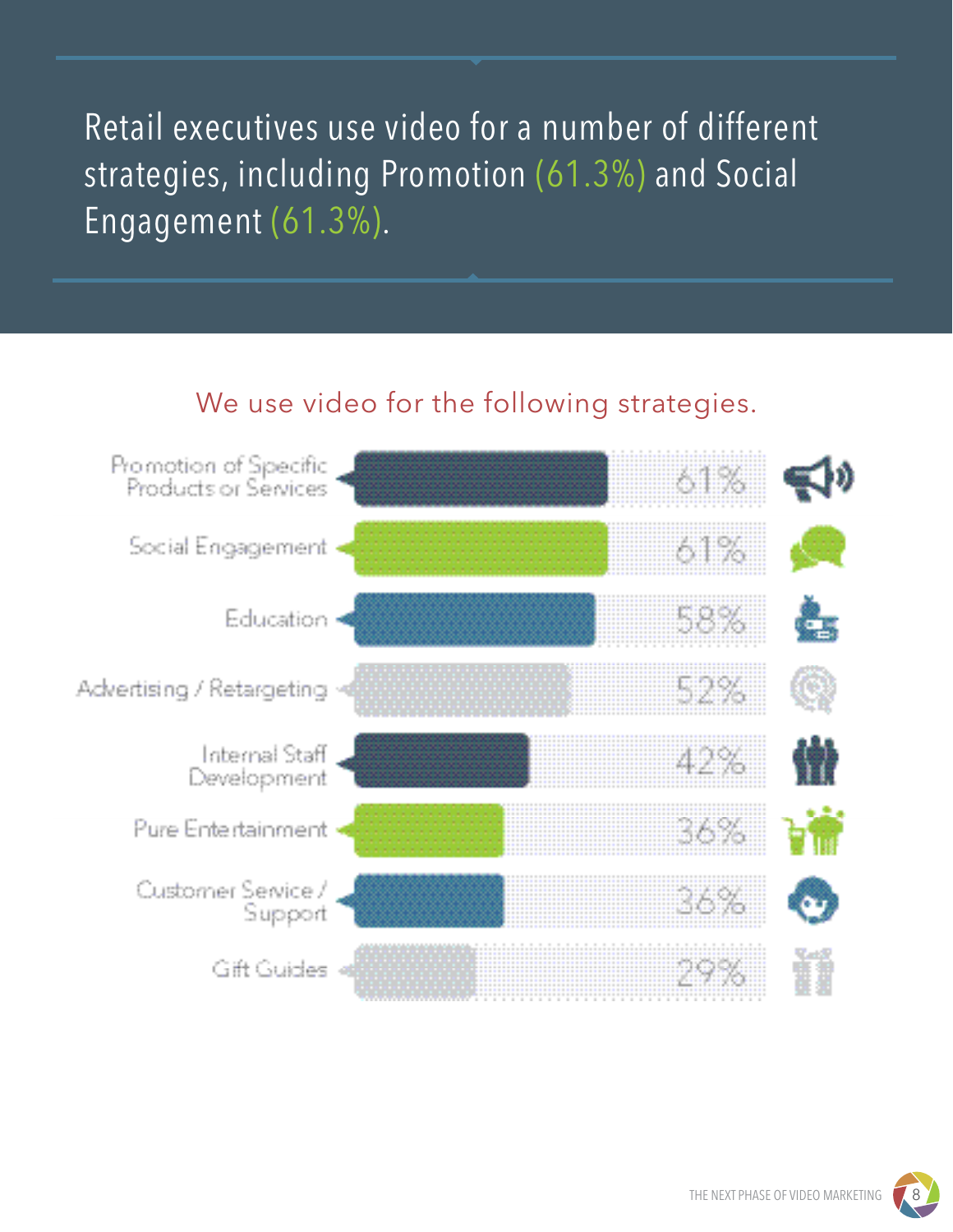# Most (58.8%) of retail executives are using interactive elements within videos; and 11.8% "plan to add".

#### We are using interactive elements to allow shoppers to click through to…

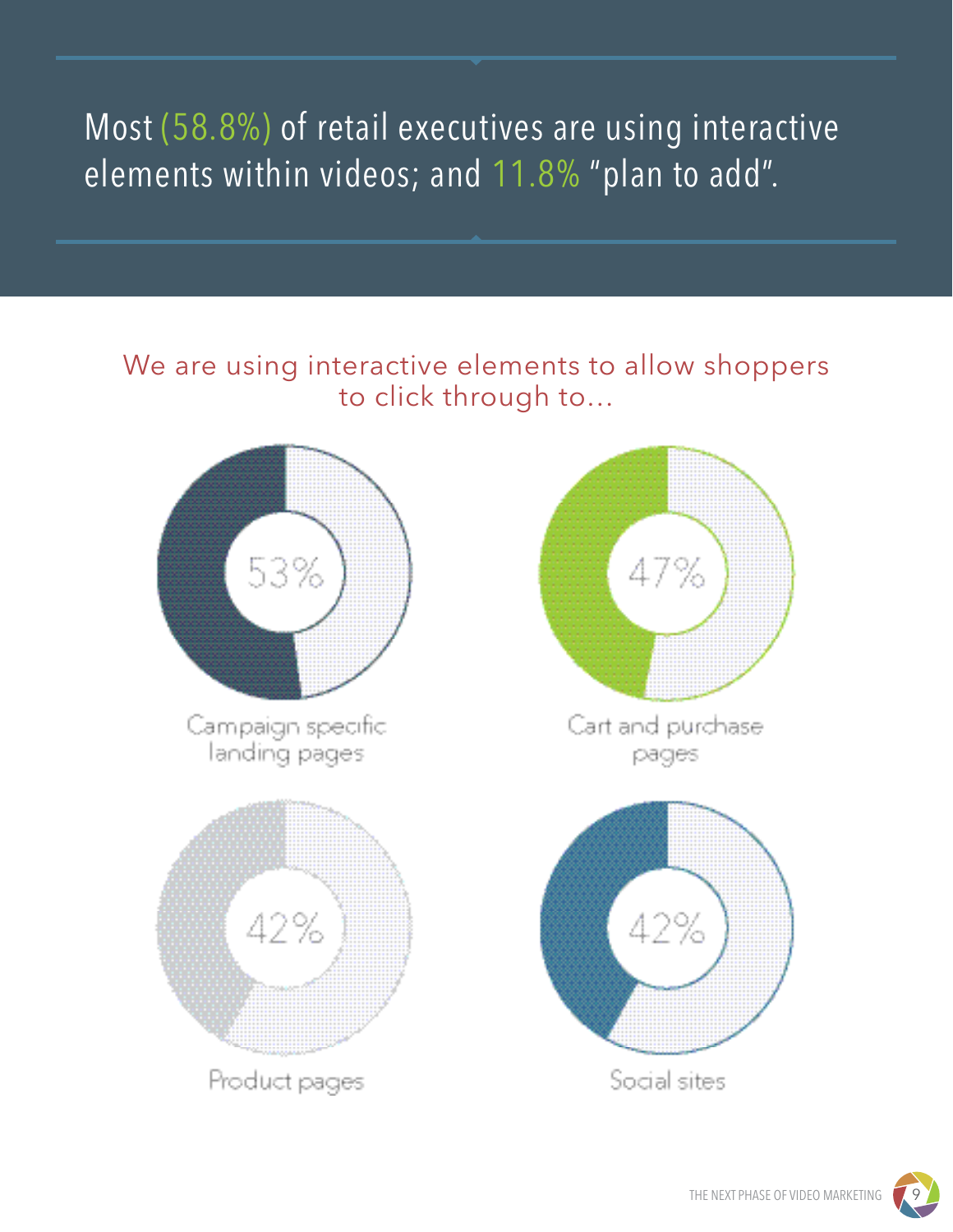While the majority of retail businesses are tapping the web site for video use (67.9%), many also are using social channels (57.1%) and Email (53.6%).

#### We leverage video using the following channels:

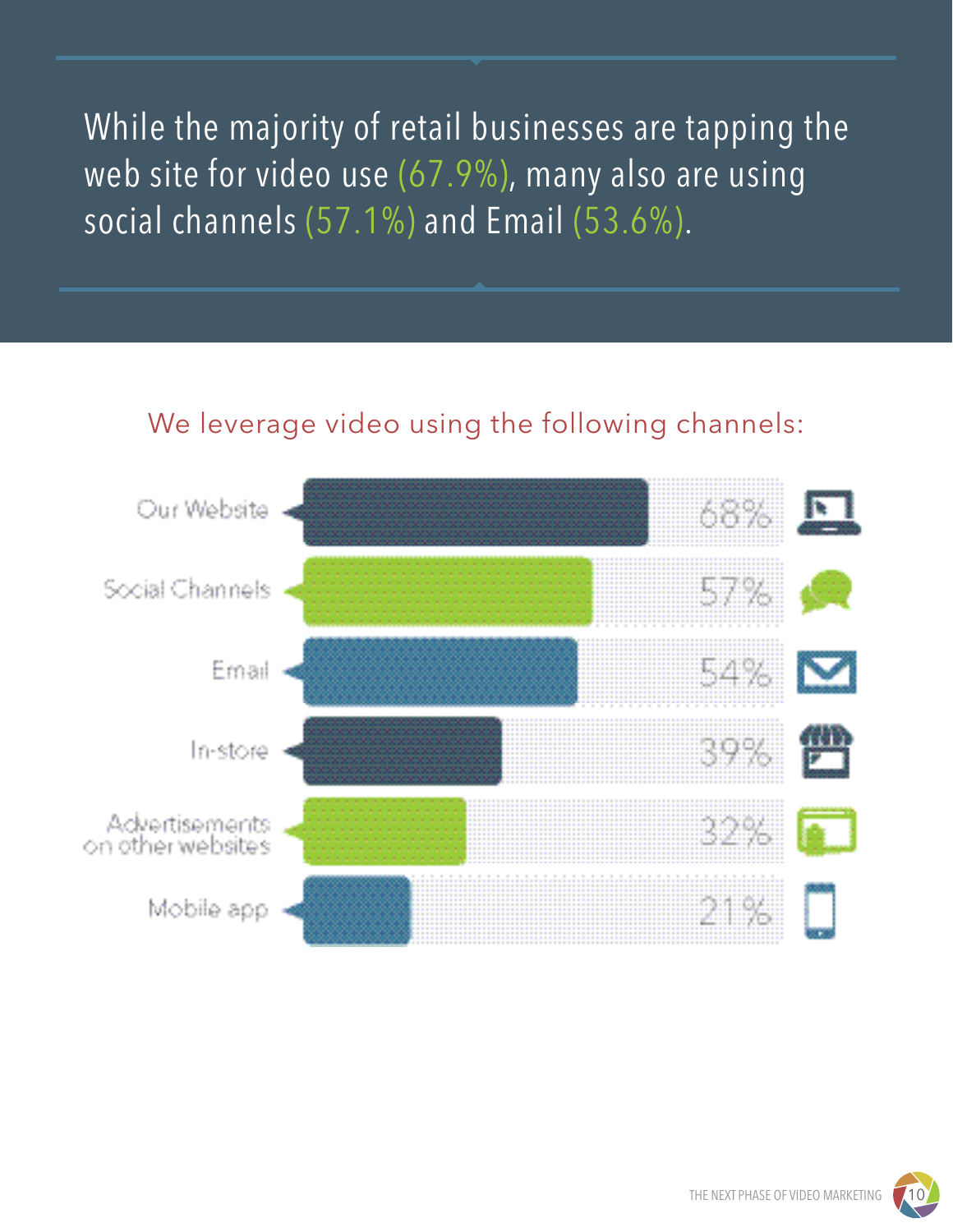Retail marketers find Facebook (71.4%) and YouTube (67.9%) to be the best social channels for distributing video content.

#### We use the following social channels to distribute video content.



THE NEXT PHASE OF VIDEO MARKETING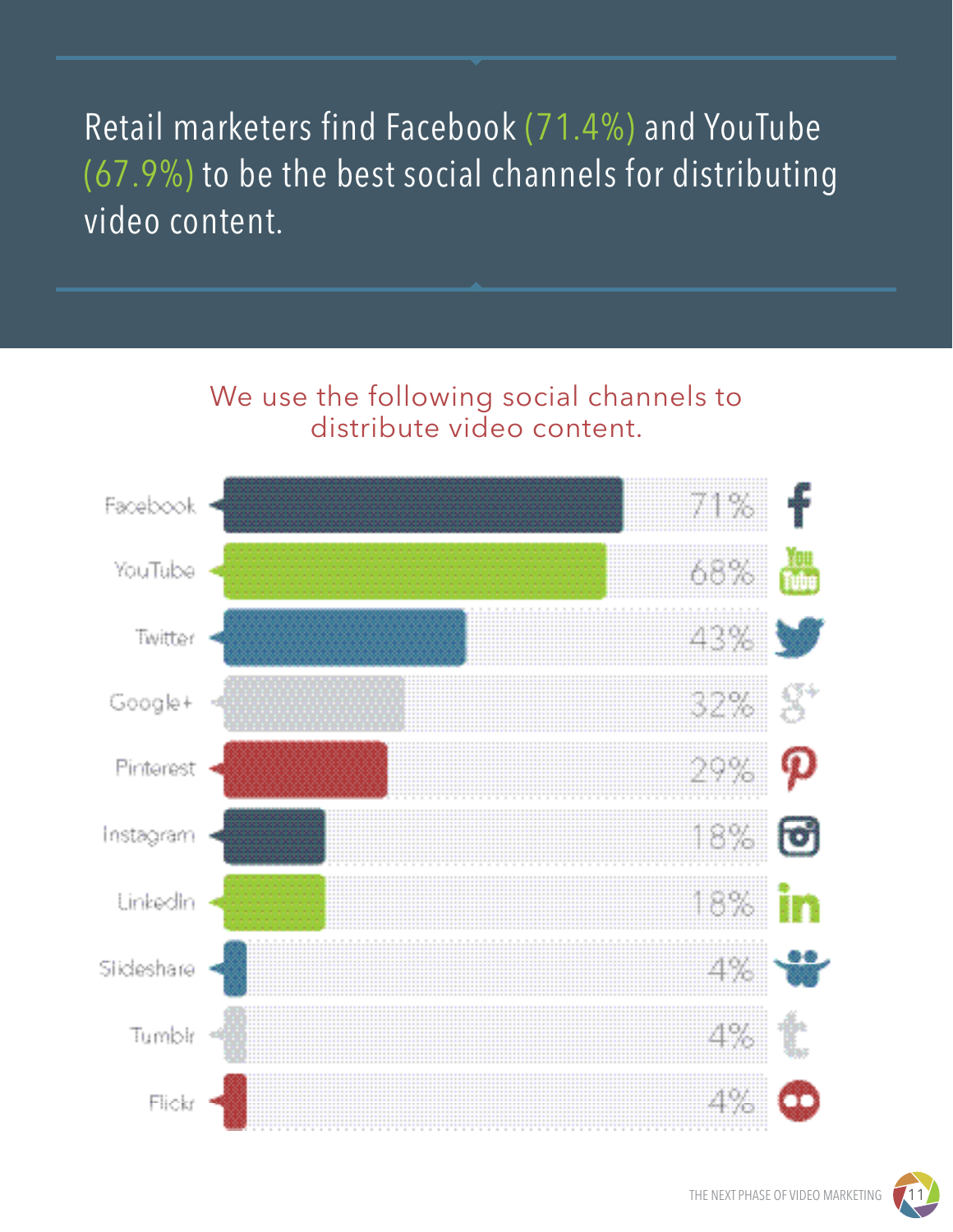The way to determine video success is up for grabs among retail marketers.

#### We measure the success of our video program by evaluating…



Video viewing time



and comments.



Conversion / Dollar value of customers



Improvement in customer engagement

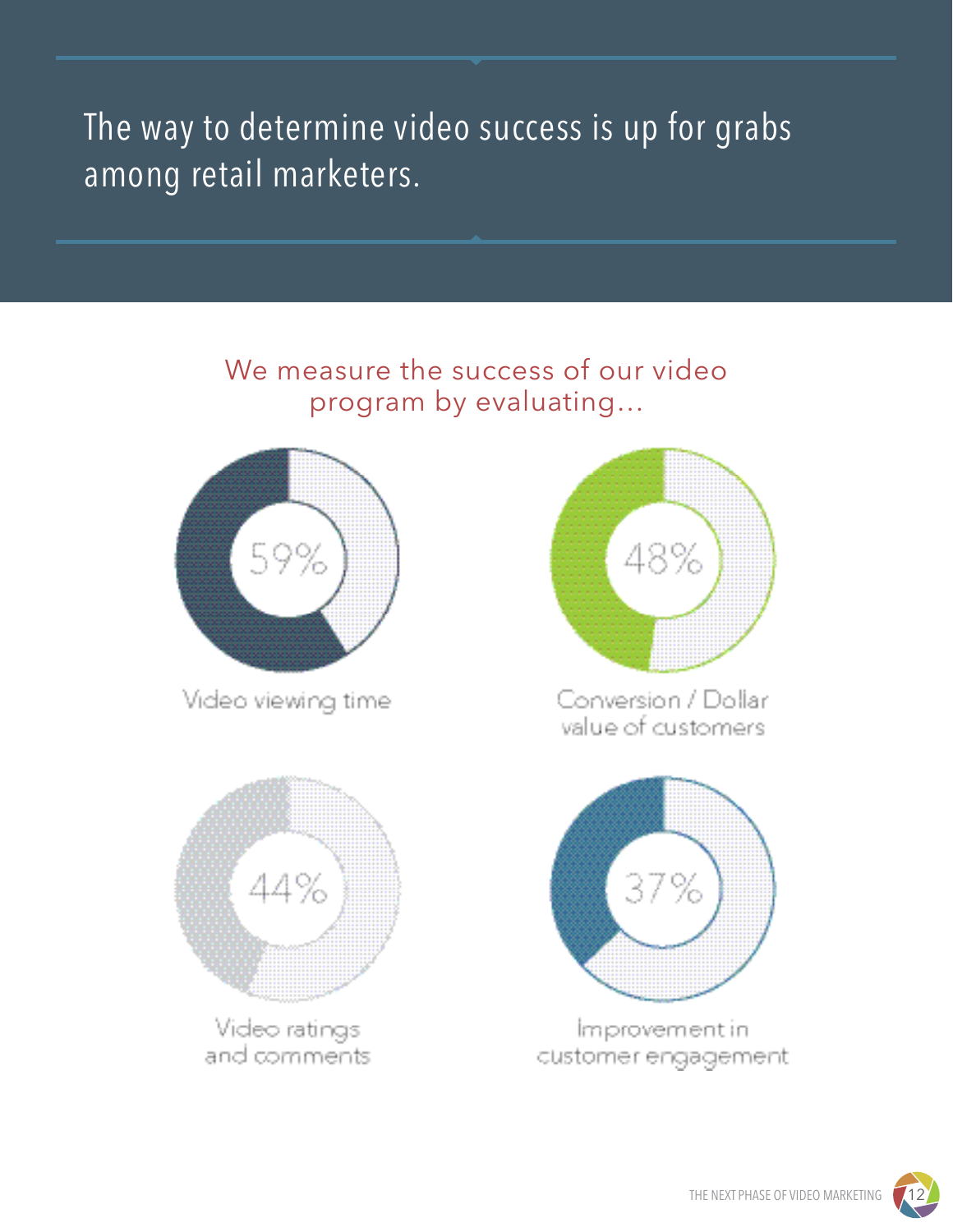# Most retail marketers (67.9%) are relying on in-house staff for video content creation.

#### Do you use in-house staff to create your videos?

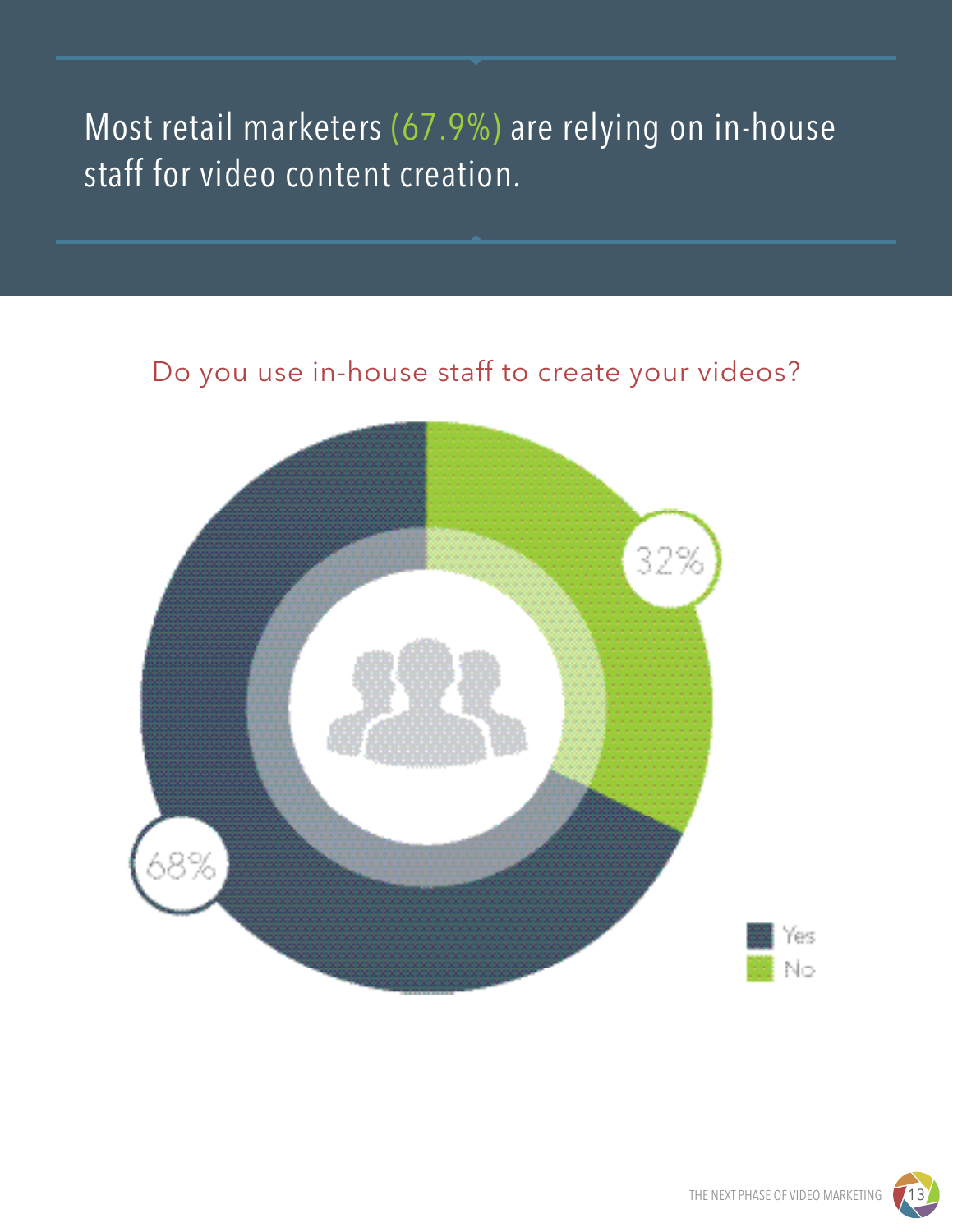# YouTube wins out on delivery of video to consumers (74.1%).

#### We utilize the following players for our videos.